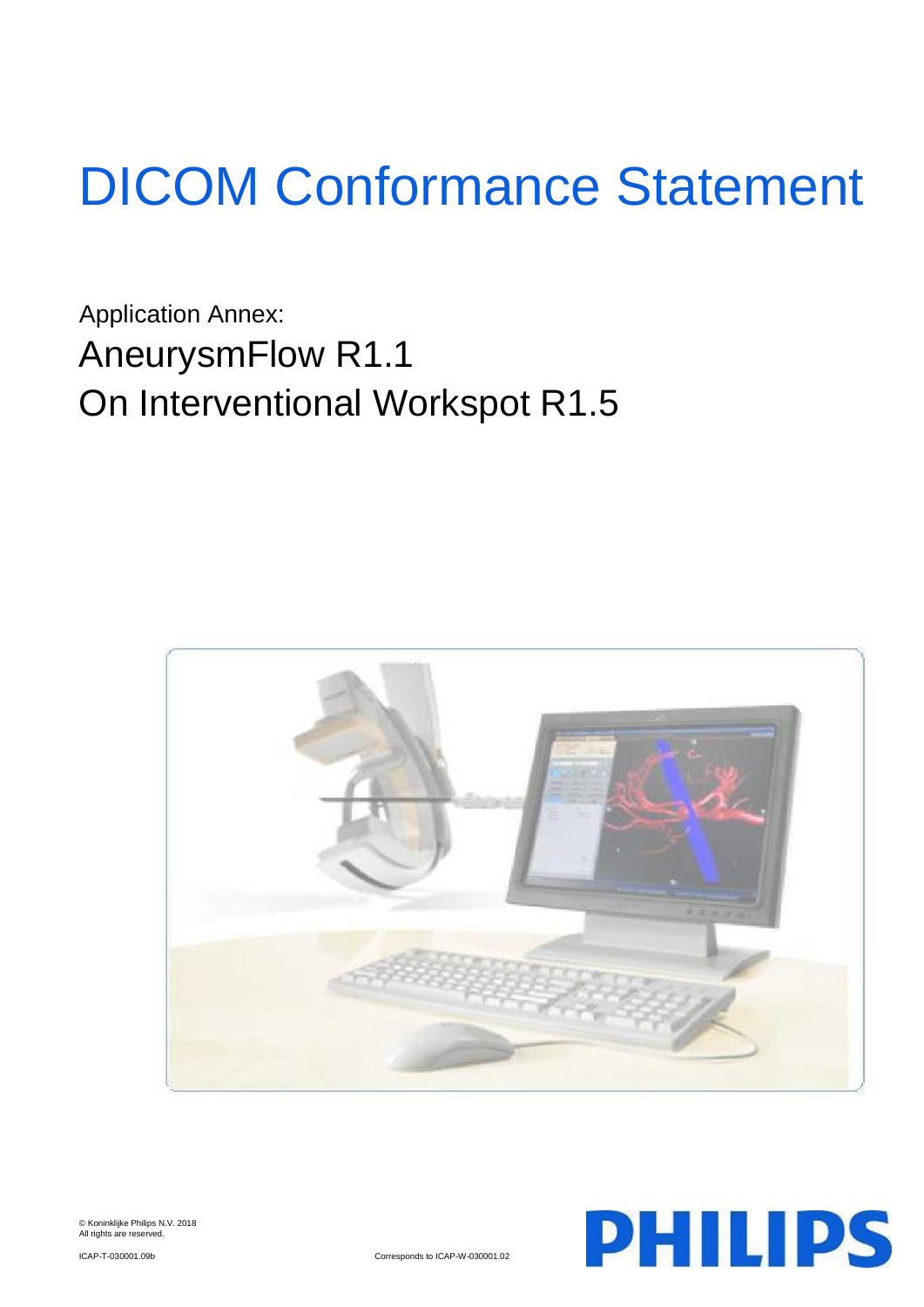**Issued by:** Philips Medical Systems Nederland BV, a Philips Healthcare company,

P.O. Box 10.000 5680 DA Best The Netherlands

Internet[: www.philips.com/dicom](http://www.philips.com/dicom)

Document Number: ICAP-PF.0034850 Date: 19-Sep-2018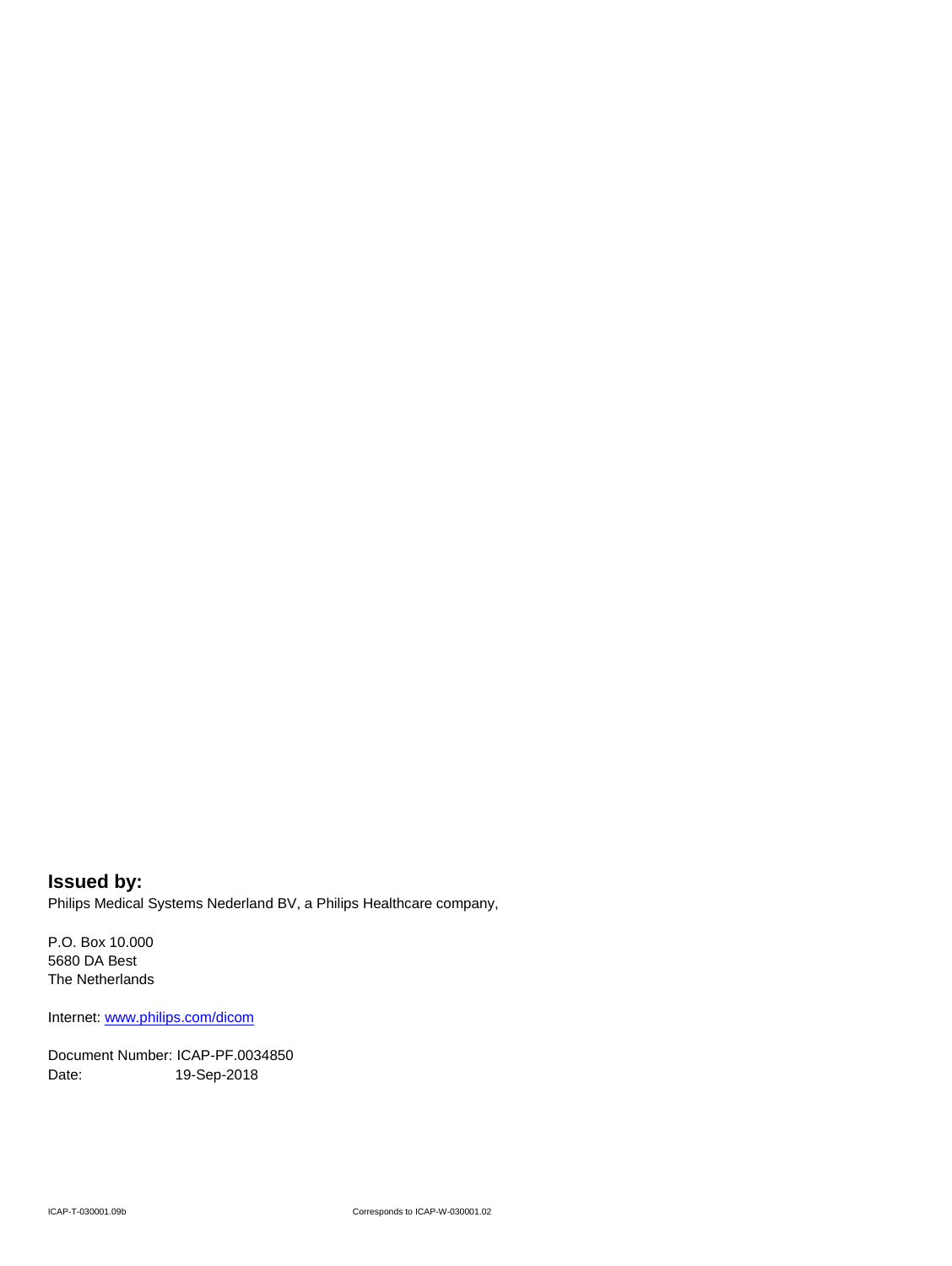# **Table of Contents**

| 1.1.     |  |
|----------|--|
| 1.2.     |  |
| 2.       |  |
| 2.1.     |  |
|          |  |
|          |  |
|          |  |
| 2.1.2.2  |  |
| 2.1.2.3. |  |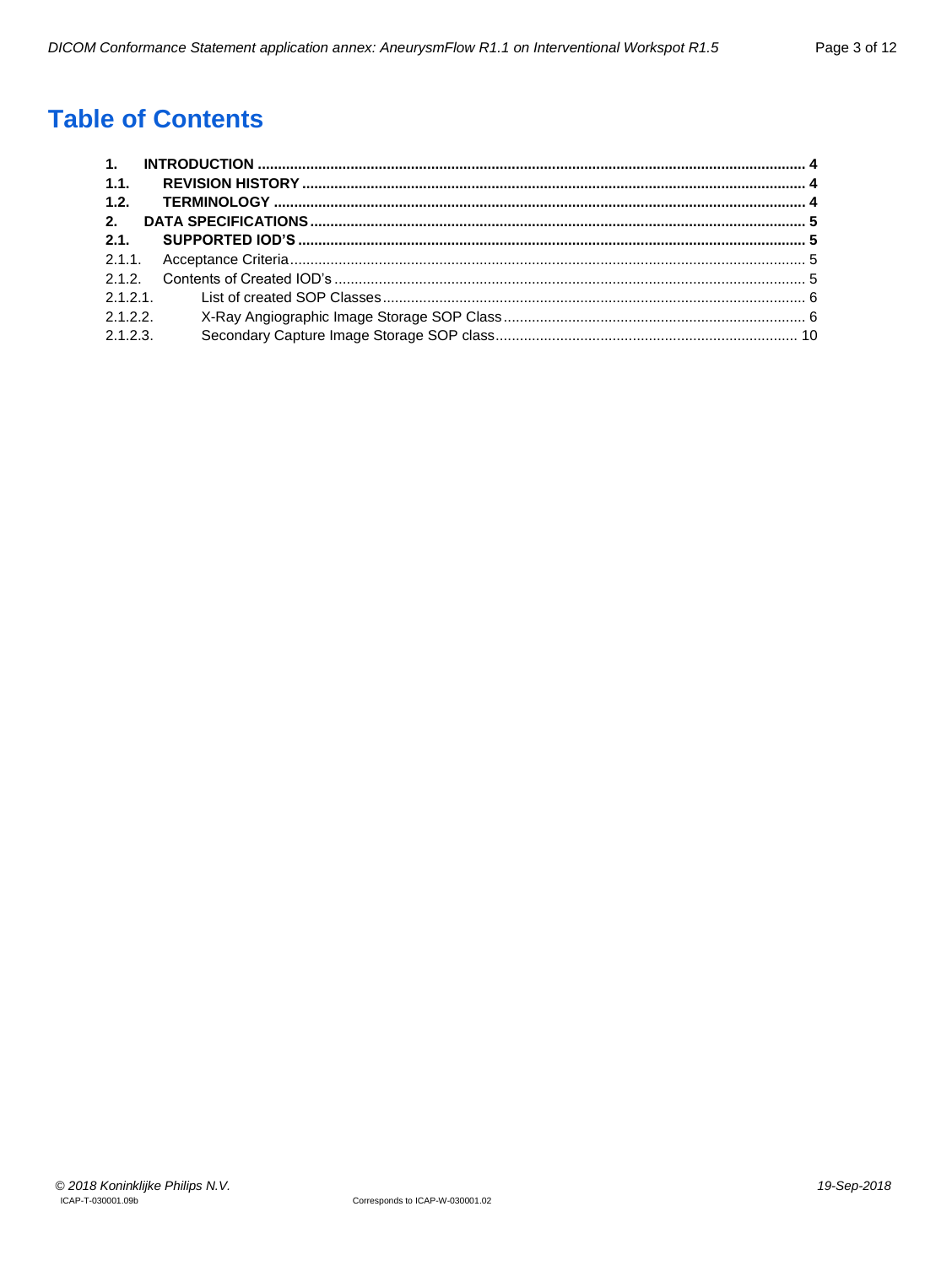# <span id="page-3-0"></span>**1. Introduction**

This DICOM Conformance Statement annex is applicable to the AneurysmFlow R1.0 for Interventional Workspot hosting platform, later referred to as AneurysmFlow

AneurysmFlow is a software tool intended to provide relevant information to the intervention list during cerebral aneurysm embolization treatment, based on quantification of blood flow changes.

AneurysmFlow is a software medical device and is intended to be used in combination with a Philips interventional X-ray system and 3DRA data

AneurysmFlow is a software product (Interventional Tool) that provides color coded and vector field representation of a digital subtraction angiography (DSA). It can quantify blood flow rates in the artery based on DSA and 3DRA data. It can visualize blood flow patterns in an aneurysm based on DSA data. It can also provide a side by side visual and quantitative comparison between two acquisitions.

# <span id="page-3-1"></span>**1.1. Revision History**

The revision history below provides dates and differences among individual document versions.

# **Table 1: Revision History**

| <b>Document Version</b> | Date of Issue | <b>Status</b> | <b>Description</b>                                                  |
|-------------------------|---------------|---------------|---------------------------------------------------------------------|
| 00                      | 19-Sep-2018   | Authorized    | Final Version for AneurysmFlow R1.1 on Interventional Workspot R1.5 |

# <span id="page-3-2"></span>**1.2. Terminology**

| <b>DICOM</b> | Digital Imaging and Communications in Medicine |
|--------------|------------------------------------------------|
| <b>IOD</b>   | Information Object Definition                  |
| UID          | Unique Identifier                              |
| VR.          | Value Representation                           |
| <b>DSA</b>   | Digital Subtraction Angiography                |
| <b>MAFA</b>  | Mean Aneurysm Flow Amplitude                   |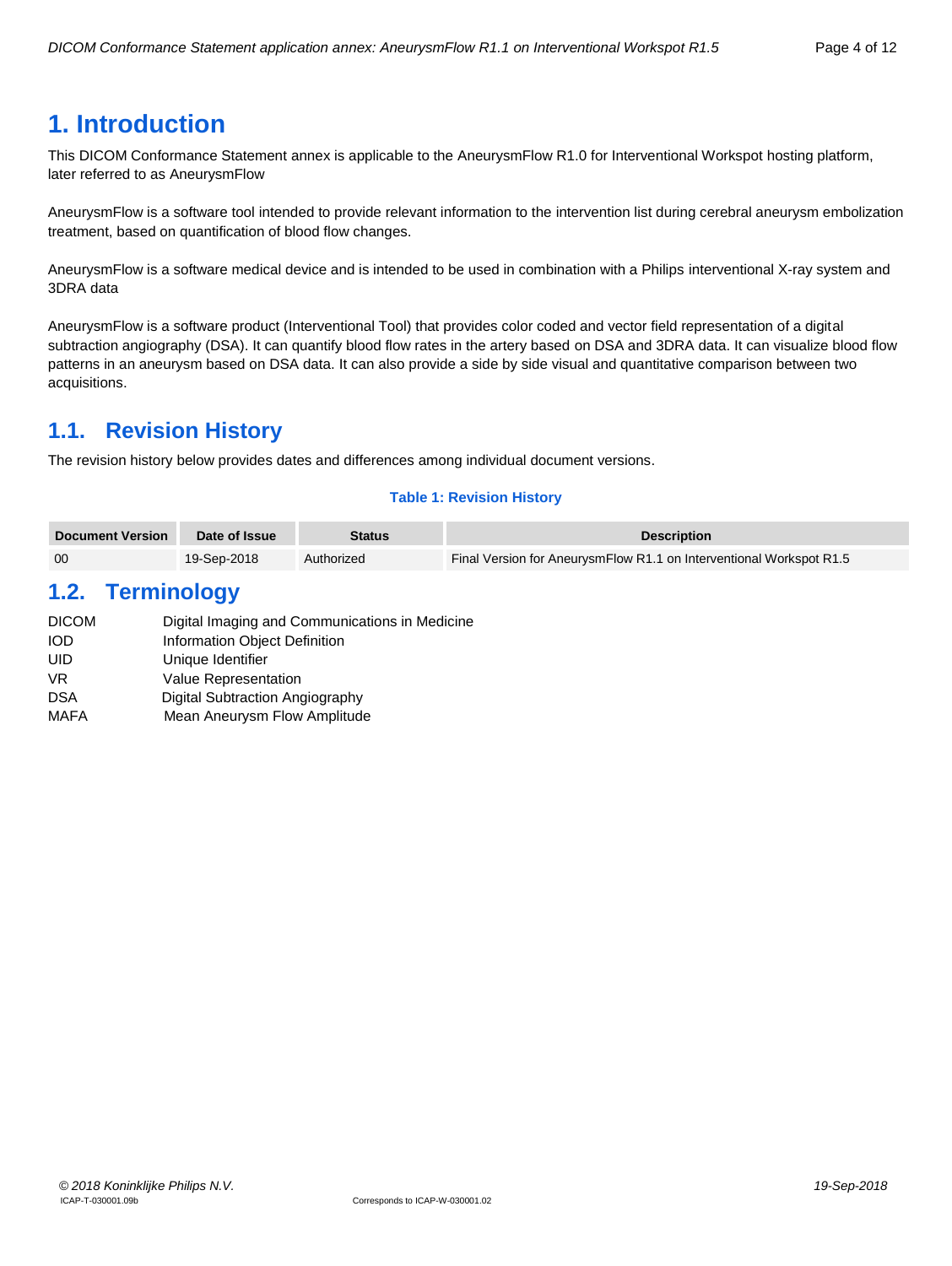# <span id="page-4-0"></span>**2. Data Specifications**

# <span id="page-4-1"></span>**2.1. Supported IOD's**

This section specifies each IOD accepted and / or created by AneurysmFlow.

- ACCEPTED The applicable IOD is accepted for storage in the repository of the hosting platform and supported for import in AneurysmFlow 1.1 for viewing and analysis.
- CREATED The AneurysmFlow 1.1 supports generation of derived data by using the applicable IOD and is able to store this data in the repository of the hosting platform.

#### **Table 2: Supported IOD's**

| <b>IOD</b>                                 |                              | <b>Support</b>  |                |
|--------------------------------------------|------------------------------|-----------------|----------------|
| <b>Name</b>                                | <b>UID</b>                   | <b>ACCEPTED</b> | <b>CREATED</b> |
| X-Ray Angiographic Image Storage SOP Class | 1.2.840.10008.5.1.4.1.1.12.1 | Yes             | Yes            |
| Secondary Capture Image Storage            | 1.2.840.10008.5.1.4.1.1.7    | No              | Yes            |

# <span id="page-4-2"></span>**2.1.1. Acceptance Criteria**

This section specifies the acceptance criteria applied by AneurysmFlow R1.1 to which a dataset should adhere before it can be imported into the application. This can be criteria on the highest level (e.g. data from a certain manufacturer or system model) or certain DICOM attributes mandatory to be present into the dataset holding a specific value. In case one or more Philips private attributes are required, then a list of supported Philips system models will be mentioned.

#### **Table 3: Accepted system models**

| <b>Manufacturer</b> | <b>Modality</b> | <b>System Model Name(s)</b> |
|---------------------|-----------------|-----------------------------|
| Not applicable      | Not applicable  | Not applicable              |

#### **Table 4: Accepted transfer syntaxes per IOD**

| <b>IOD</b>                                    |                              | <b>Transfer Syntax</b>                                                                                                                                                                                                                                                                                       |                                                                                                                                                                                                                          |  |
|-----------------------------------------------|------------------------------|--------------------------------------------------------------------------------------------------------------------------------------------------------------------------------------------------------------------------------------------------------------------------------------------------------------|--------------------------------------------------------------------------------------------------------------------------------------------------------------------------------------------------------------------------|--|
| <b>Name</b>                                   | <b>UID</b>                   | <b>Name</b>                                                                                                                                                                                                                                                                                                  | <b>UID</b>                                                                                                                                                                                                               |  |
| X-Ray Angiographic Image<br>Storage SOP Class | 1.2.840.10008.5.1.4.1.1.12.1 | Implicit VR Little Endian<br>Explicit VR Big Endian<br>Explicit VR Little Endian<br>JPEG 2000 Image Compression<br>JPEG 2000 Image Compression (Lossless Only)<br>JPEG Baseline (Process 1)<br>JPEG Extended (Process 2 & 4)<br>JPEG Lossless, Non-Hierarchical, FOP (Process<br>(14)<br><b>RLE Lossless</b> | 1.2.840.10008.1.2<br>1.2.840.10008.1.2.2<br>1.2.840.10008.1.2.1<br>1.2.840.10008.1.2.4.91<br>1.2.840.10008.1.2.4.90<br>1.2.840.10008.1.2.4.50<br>1.2.840.10008.1.2.4.51<br>1.2.840.10008.1.2.4.70<br>1.2.840.10008.1.2.5 |  |

#### **Table 5: Accepted attribute values**

| <b>Attribute Name</b> | <b>Attribute Number</b> | <b>Values / Comments</b> |
|-----------------------|-------------------------|--------------------------|
| Not applicable        | Not applicable          | Not applicable           |

# <span id="page-4-3"></span>**2.1.2. Contents of Created IOD's**

This section specifies in detail the attribute contents of created data objects. Attributes are grouped together by its corresponding module as specified by DICOM standard. Philips private attributes are excluded for specification.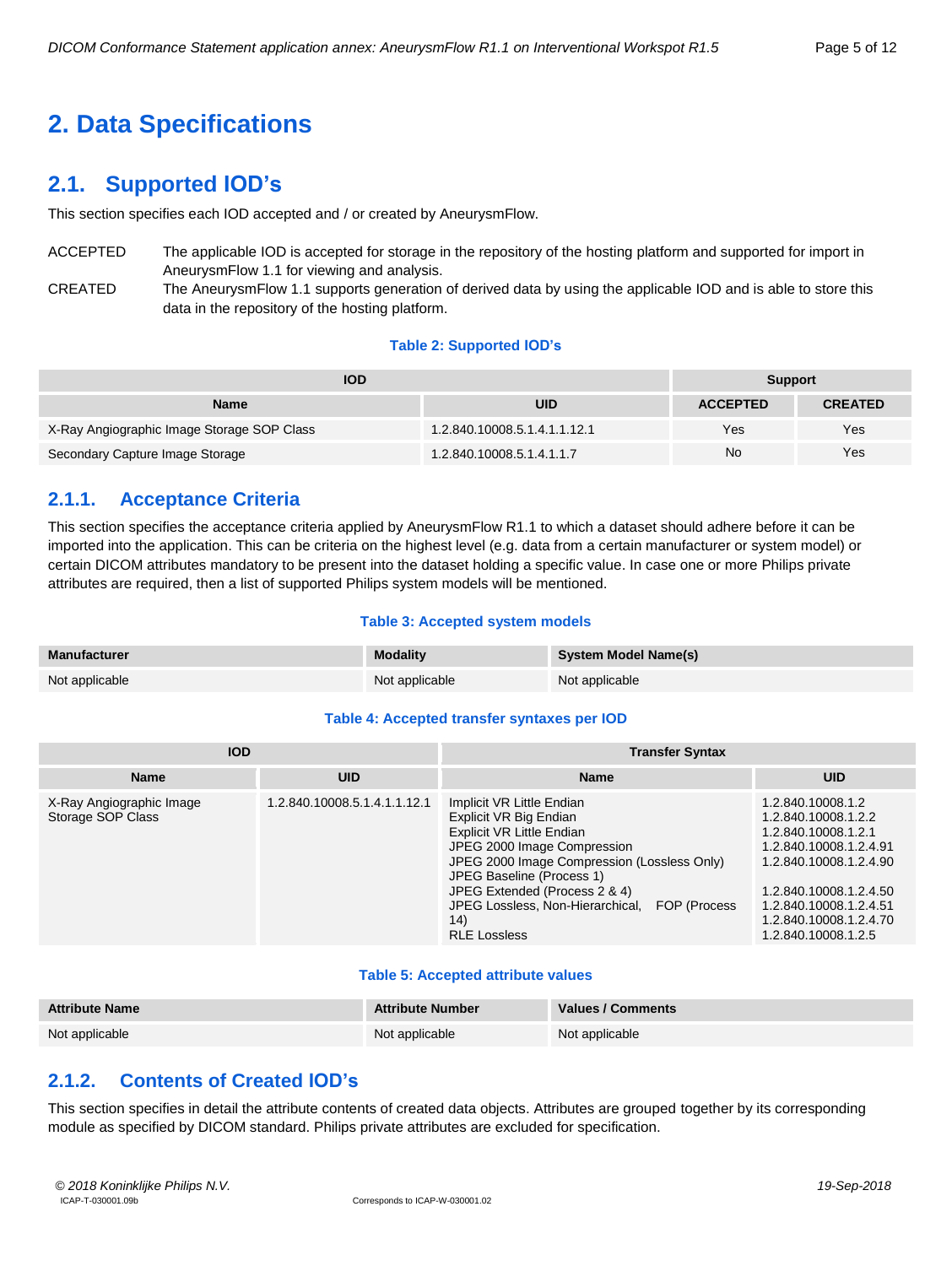Abbreviations used in the Module table for the column "Presence of Value" are:

- ALWAYS The attribute is always present with a value
- EMPTY The attribute is always present without any value (attribute sent zero length)
- VNAP The attribute is always present and its Value is Not Always Present (attribute sent zero length if no value is present)
- ANAP The attribute is present under specified condition if present then it will always have a value

The abbreviations used in the Module table for the column "Source" are:

| <b>AUTO</b>     | The attribute value is generated automatically                                    |
|-----------------|-----------------------------------------------------------------------------------|
| <b>CONFIG</b>   | The attribute value source is a configurable parameter                            |
| <b>COPY</b>     | The attribute value source is another SOP instance                                |
| <b>FIXED</b>    | The attribute value is hard-coded in the application                              |
| <b>IMPLICIT</b> | The attribute value source is a user-implicit setting                             |
| <b>MPPS</b>     | The attribute value is the same as that use for Modality Performed Procedure Step |
| <b>MWL</b>      | The attribute value source is a Modality Worklist                                 |
| <b>USER</b>     | The attribute value source is explicit user input                                 |
|                 |                                                                                   |

#### <span id="page-5-0"></span>**2.1.2.1. List of created SOP Classes**

### **Table 6: List of created SOP Classes**

| <b>SOP Class Name</b>                      | <b>SOP Class UID</b>         |
|--------------------------------------------|------------------------------|
| X-Ray Angiographic Image Storage SOP Class | 1.2.840.10008.5.1.4.1.1.12.1 |
| Secondary Capture Image Storage SOP Class  | 1.2.840.10008.5.1.4.1.1.7    |

## <span id="page-5-1"></span>**2.1.2.2. X-Ray Angiographic Image Storage SOP Class**

# **Table 7: IOD of Created X-Ray Angiographic Image Storage Instances**

| <b>Information Entity</b> | <b>Module</b>                   | <b>Presence Of Module</b> |
|---------------------------|---------------------------------|---------------------------|
| Patient                   | <b>Patient Module</b>           | <b>ALWAYS</b>             |
| Study                     | <b>General Study Module</b>     | <b>ALWAYS</b>             |
| Series                    | <b>General Series Module</b>    | <b>ALWAYS</b>             |
| Equipment                 | <b>General Equipment Module</b> | <b>ALWAYS</b>             |
| Image                     | General Image Module            | <b>ALWAYS</b>             |
|                           | Image Pixel Module              | <b>ALWAYS</b>             |
|                           | Cine Module                     | <b>ALWAYS</b>             |
|                           | <b>Multi-Frame Module</b>       | <b>ALWAYS</b>             |
|                           | Display Shutter Module          | <b>ALWAYS</b>             |
|                           | X-Ray Image Module              | <b>ALWAYS</b>             |
|                           | X-Ray Acquisition Module        | <b>ALWAYS</b>             |
|                           | X-Ray Table Module              | <b>ALWAYS</b>             |
|                           | <b>XA Positioner Module</b>     | <b>ALWAYS</b>             |
|                           | DX Detector Module              | <b>ALWAYS</b>             |
|                           | VOI LUT Module                  | <b>ALWAYS</b>             |
|                           | SOP Common Module               | <b>ALWAYS</b>             |

#### **Table 8: Patient Module**

| <b>Attribute Name</b> | Tag       | <b>VR</b> | Value | <b>Presence of Value</b> | <b>Source</b> | <b>Comment</b> |
|-----------------------|-----------|-----------|-------|--------------------------|---------------|----------------|
| Patient's Name        | 0010.0010 | <b>PN</b> |       | <b>VNAP</b>              |               |                |
| Patient ID            | 0010.0020 | LO        |       | <b>VNAP</b>              |               |                |
| Patient's Birth Date  | 0010.0030 | DA        |       | <b>VNAP</b>              |               |                |
| Patient's Sex         | 0010,0040 | CS.       |       | <b>VNAP</b>              |               |                |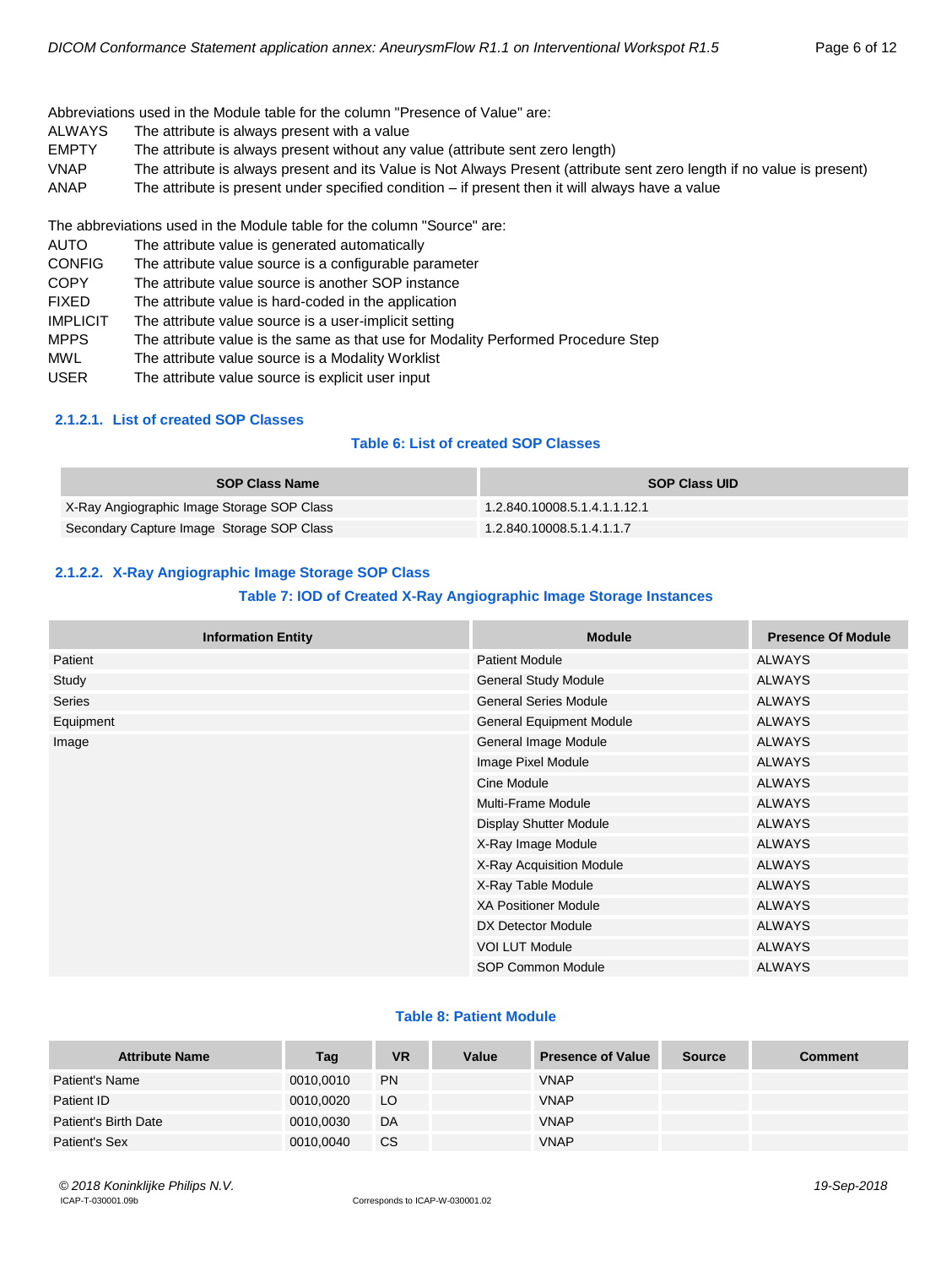# **Table 9: General Study Module**

| <b>Attribute Name</b>      | Tag       | <b>VR</b> | Value | <b>Presence of Value</b> | <b>Source</b> | <b>Comment</b> |
|----------------------------|-----------|-----------|-------|--------------------------|---------------|----------------|
| <b>Study Date</b>          | 0008,0020 | DA        |       | <b>VNAP</b>              |               |                |
| <b>Study Time</b>          | 0008,0030 | <b>TM</b> |       | <b>VNAP</b>              |               |                |
| <b>Accession Number</b>    | 0008,0050 | <b>SH</b> |       | <b>VNAP</b>              |               |                |
| Referring Physician's Name | 0008,0090 | <b>PN</b> |       | <b>VNAP</b>              |               |                |
| Study Instance UID         | 0020,000D | UI        |       | <b>ALWAYS</b>            |               |                |
| Study ID                   | 0020,0010 | <b>SH</b> |       | <b>VNAP</b>              |               |                |

# **Table 10: General Series Module**

| <b>Attribute Name</b>               | Tag       | <b>VR</b> | Value | <b>Presence of Value</b> | <b>Source</b> | <b>Comment</b> |
|-------------------------------------|-----------|-----------|-------|--------------------------|---------------|----------------|
| Series Date                         | 0008,0021 | DA        |       | ANAP                     |               |                |
| Series Time                         | 0008,0031 | <b>TM</b> |       | ANAP                     |               |                |
| Modality                            | 0008,0060 | <b>CS</b> |       | <b>ALWAYS</b>            |               |                |
| <b>Series Description</b>           | 0008,103E | LO        |       | ANAP                     |               |                |
| Performing Physician's Name         | 0008,1050 | <b>PN</b> |       | ANAP                     |               |                |
| <b>Related Series Sequence</b>      | 0008,1250 | SQ        |       | ANAP                     |               |                |
| >Study Instance UID                 | 0020,000D | UI        |       | <b>ALWAYS</b>            |               |                |
| >Series Instance UID                | 0020,000E | UI        |       | <b>ALWAYS</b>            |               |                |
| >Purpose of Reference Code Sequence | 0040,A170 | SQ        |       | <b>VNAP</b>              |               |                |
| Series Instance UID                 | 0020,000E | UI        |       | <b>ALWAYS</b>            |               |                |
| Series Number                       | 0020,0011 | <b>IS</b> |       | <b>VNAP</b>              |               |                |
| Performed Procedure Step Start Date | 0040,0244 | DA        |       | ANAP                     |               |                |
| Performed Procedure Step Start Time | 0040,0245 | TM        |       | ANAP                     |               |                |
| Performed Procedure Step ID         | 0040,0253 | <b>SH</b> |       | ANAP                     |               |                |

# **Table 11: General Equipment Module**

| <b>Attribute Name</b>     | Tag       | <b>VR</b> | Value                      | <b>Presence of Value</b> | <b>Source</b> | <b>Comment</b>                                       |
|---------------------------|-----------|-----------|----------------------------|--------------------------|---------------|------------------------------------------------------|
| Manufacturer              | 0008,0070 | LO        | <b>Philips</b>             | <b>ALWAYS</b>            | <b>FIXED</b>  |                                                      |
| <b>Institution Name</b>   | 0008,0080 | LO        |                            | <b>VNAP</b>              | <b>COPY</b>   | copied from source<br>data                           |
| <b>Station Name</b>       | 0008,1010 | <b>SH</b> |                            |                          |               |                                                      |
| Manufacturer's Model Name | 0008,1090 | LO        | Interventional<br>Workspot | <b>ALWAYS</b>            | <b>CONFIG</b> |                                                      |
| Device Serial Number      | 0018,1000 |           |                            |                          |               |                                                      |
| Software Versions         | 0018,1020 | LO.       | 1.5.x                      | <b>ALWAYS</b>            | <b>CONFIG</b> | where "x" is the detailed<br>application SW version. |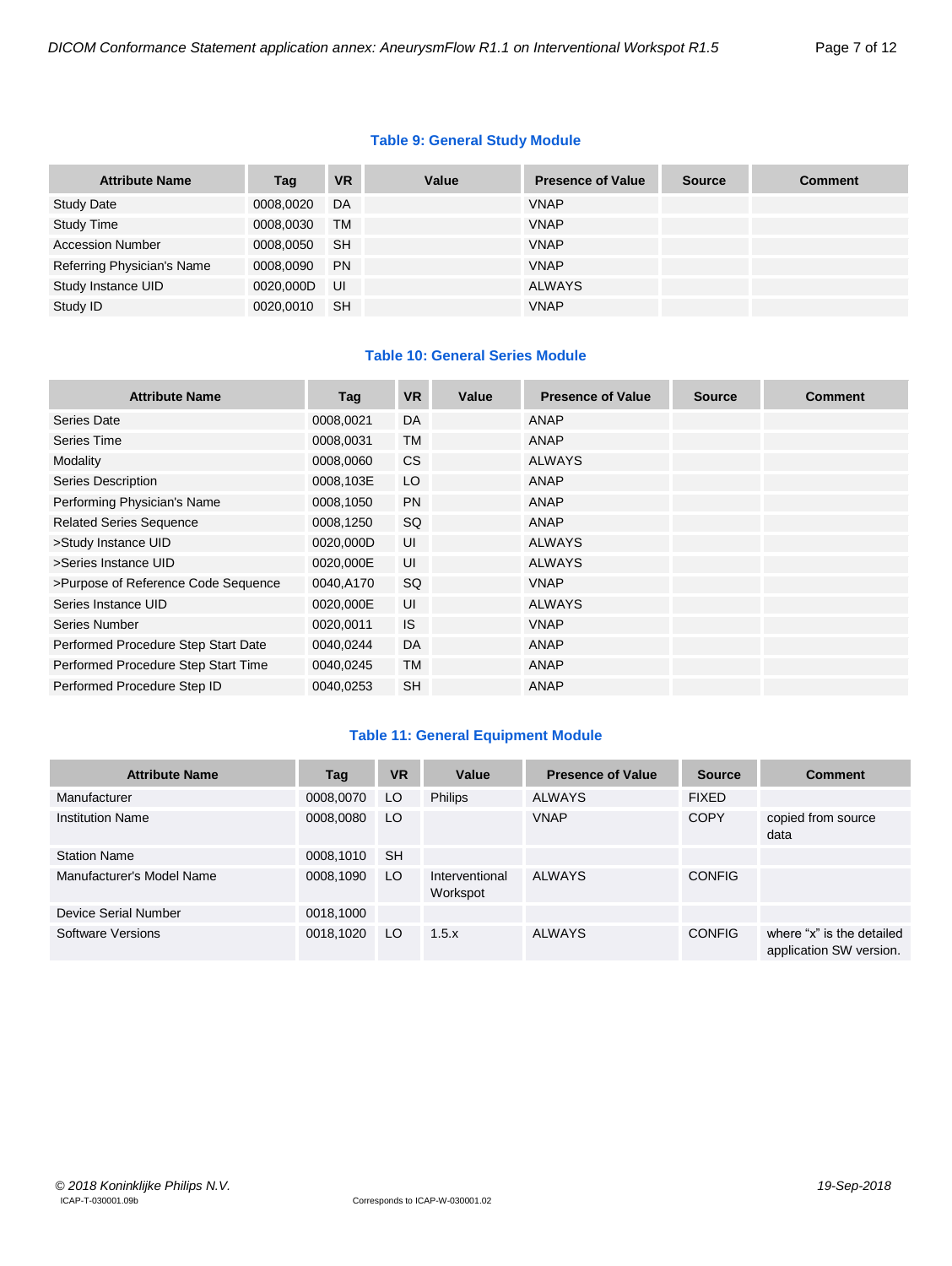| <b>Attribute Name</b>       | Tag       | <b>VR</b>      | Value | <b>Presence of Value</b> | <b>Source</b> | <b>Comment</b> |
|-----------------------------|-----------|----------------|-------|--------------------------|---------------|----------------|
| Image Type                  | 0008,0008 | <b>CS</b>      |       | <b>ANAP</b>              |               |                |
| <b>Acquisition Date</b>     | 0008,0022 | DA             |       | ANAP                     |               |                |
| <b>Content Date</b>         | 0008,0023 | DA             |       | <b>VNAP</b>              |               |                |
| <b>Acquisition Time</b>     | 0008,0032 | <b>TM</b>      |       | ANAP                     |               |                |
| <b>Content Time</b>         | 0008,0033 | <b>TM</b>      |       | <b>VNAP</b>              |               |                |
| <b>Instance Number</b>      | 0020,0013 | <b>IS</b>      |       | <b>VNAP</b>              |               |                |
| <b>Patient Orientation</b>  | 0020,0020 | <b>CS</b>      |       | ANAP                     |               |                |
| Lossy Image Compression     | 0028,2110 | C <sub>S</sub> |       | ANAP                     |               |                |
| Icon Image Sequence         | 0088,0200 | SQ             |       | ANAP                     |               |                |
| >Samples per Pixel          | 0028,0002 | <b>US</b>      |       | <b>ALWAYS</b>            |               |                |
| >Photometric Interpretation | 0028,0004 | <b>CS</b>      |       | <b>ALWAYS</b>            |               |                |
| >Rows                       | 0028,0010 | <b>US</b>      |       | <b>ALWAYS</b>            |               |                |
| >Columns                    | 0028,0011 | <b>US</b>      |       | <b>ALWAYS</b>            |               |                |
| >Bits Allocated             | 0028,0100 | <b>US</b>      |       | <b>ALWAYS</b>            |               |                |
| >Bits Stored                | 0028,0101 | <b>US</b>      |       | <b>ALWAYS</b>            |               |                |
| >High Bit                   | 0028,0102 | <b>US</b>      |       | <b>ALWAYS</b>            |               |                |
| >Pixel Representation       | 0028,0103 | <b>US</b>      |       | <b>ALWAYS</b>            |               |                |
| >Pixel Data                 | 7FE0,0010 | OW/OB          |       | <b>ANAP</b>              |               |                |

# **Table 12: General Image Module**

# **Table 13: Image Pixel Module**

| <b>Attribute Name</b>       | Tag       | <b>VR</b> | Value | <b>Presence of Value</b> | <b>Source</b> | <b>Comment</b> |
|-----------------------------|-----------|-----------|-------|--------------------------|---------------|----------------|
| Samples per Pixel           | 0028,0002 | <b>US</b> |       | <b>ALWAYS</b>            |               |                |
| Photometric Interpretation  | 0028,0004 | <b>CS</b> |       | <b>ALWAYS</b>            |               |                |
| Rows                        | 0028,0010 | US.       |       | <b>ALWAYS</b>            |               |                |
| Columns                     | 0028,0011 | US        |       | <b>ALWAYS</b>            |               |                |
| <b>Bits Allocated</b>       | 0028,0100 | US.       |       | <b>ALWAYS</b>            |               |                |
| <b>Bits Stored</b>          | 0028,0101 | US.       |       | <b>ALWAYS</b>            |               |                |
| High Bit                    | 0028,0102 | US.       |       | <b>ALWAYS</b>            |               |                |
| <b>Pixel Representation</b> | 0028,0103 | <b>US</b> |       | <b>ALWAYS</b>            |               |                |
| Pixel Data                  | 7FE0.0010 | OB/OW     |       | <b>VNAP</b>              |               |                |

# **Table 14: Cine Module**

| <b>Attribute Name</b> | Tag       | <b>VR</b>   | Value | <b>Presence of Value</b> | Source | <b>Comment</b> |
|-----------------------|-----------|-------------|-------|--------------------------|--------|----------------|
| Cine Rate             | 0018.0040 | <b>I</b> IS |       | <b>ANAP</b>              |        |                |
| Frame Time            | 0018,1063 | <b>DS</b>   |       | <b>ALWAYS</b>            |        |                |

# **Table 15: Multi-Frame Module**

| <b>Attribute Name</b>   | Taq       | <b>VR</b> | Value | <b>Presence of Value</b> | <b>Source</b> | Comment |
|-------------------------|-----------|-----------|-------|--------------------------|---------------|---------|
| Number of Frames        | 0028,0008 | ⊟ IS      |       | <b>ALWAYS</b>            |               |         |
| Frame Increment Pointer | 0028,0009 | <b>AT</b> |       | <b>ALWAYS</b>            |               |         |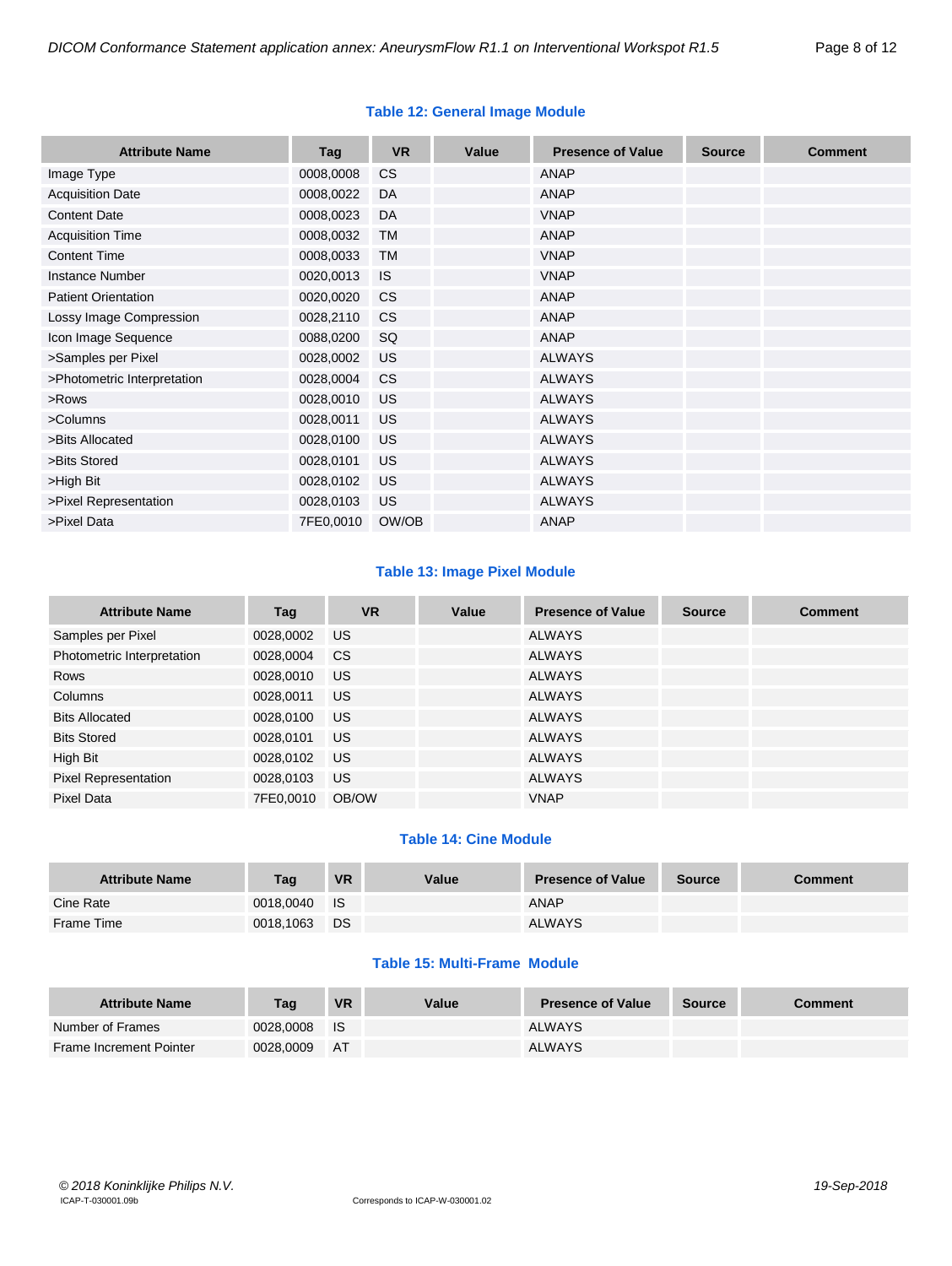# **Table 16: Display Shutter Module**

| <b>Attribute Name</b>              | Tag       | VR        | Value | <b>Presence of Value</b> | <b>Source</b> | <b>Comment</b> |
|------------------------------------|-----------|-----------|-------|--------------------------|---------------|----------------|
| <b>Shutter Shape</b>               | 0018,1600 | CS.       |       | <b>ALWAYS</b>            |               |                |
| Shutter Left Vertical Edge         | 0018,1602 | <b>IS</b> |       | <b>ALWAYS</b>            |               |                |
| <b>Shutter Right Vertical Edge</b> | 0018.1604 | <b>IS</b> |       | <b>ALWAYS</b>            |               |                |
| Shutter Upper Horizontal Edge      | 0018,1606 | ⊟ IS.     |       | <b>ALWAYS</b>            |               |                |
| Shutter Lower Horizontal Edge      | 0018,1608 | ⊟ IS      |       | <b>ALWAYS</b>            |               |                |

# **Table 17: X-Ray Image Module**

| <b>Attribute Name</b>          | Tag       | <b>VR</b>     | Value | <b>Presence of Value</b> | <b>Source</b> | <b>Comment</b> |
|--------------------------------|-----------|---------------|-------|--------------------------|---------------|----------------|
| Image Type                     | 0008.0008 | <b>CS</b>     |       | <b>ALWAYS</b>            |               |                |
| Samples per Pixel              | 0028,0002 | US            |       | <b>ALWAYS</b>            |               |                |
| Photometric Interpretation     | 0028,0004 | <sub>CS</sub> |       | <b>ALWAYS</b>            |               |                |
| <b>Frame Increment Pointer</b> | 0028,0009 | AT            |       | <b>ALWAYS</b>            |               |                |
| <b>Bits Allocated</b>          | 0028,0100 | <b>US</b>     |       | <b>ALWAYS</b>            |               |                |
| <b>Bits Stored</b>             | 0028.0101 | <b>US</b>     |       | <b>ALWAYS</b>            |               |                |
| High Bit                       | 0028,0102 | <b>US</b>     |       | <b>ALWAYS</b>            |               |                |
| <b>Pixel Representation</b>    | 0028,0103 | US.           |       | <b>ALWAYS</b>            |               |                |
| Pixel Intensity Relationship   | 0028,1040 | <b>CS</b>     |       | <b>ALWAYS</b>            |               |                |
| Lossy Image Compression        | 0028.2110 | <b>CS</b>     |       | <b>ALWAYS</b>            |               |                |

## **Table 18: X-Ray Acquisition Module**

| <b>Attribute Name</b>    | Tag          | <b>VR</b> | Value | <b>Presence of Value</b> | <b>Source</b> | <b>Comment</b> |
|--------------------------|--------------|-----------|-------|--------------------------|---------------|----------------|
| <b>KVP</b>               | 0018,0060    | DS        |       | <b>VNAP</b>              |               |                |
| Exposure Time            | 0018,1150 IS |           |       | <b>VNAP</b>              |               |                |
| <b>Radiation Setting</b> | 0018,1155    | CS.       |       | ALWAYS                   |               |                |
| Imager Pixel Spacing     | 0018,1164    | DS.       |       | ANAP                     |               |                |
| <b>Pixel Spacing</b>     | 0028,0030    | <b>DS</b> |       | <b>ALWAYS</b>            |               |                |

## **Table 19: X-Ray Table Module**

| <b>Attribute Name</b> | Tag       | <b>VR</b> | Value | <b>Presence of Value</b> | <b>Source</b> | <b>Comment</b> |
|-----------------------|-----------|-----------|-------|--------------------------|---------------|----------------|
| <b>Table Motion</b>   | 0018.1134 | <b>DS</b> |       | <b>VNAP</b>              |               |                |
| Table Angle           | 0018.1138 | DS        |       | <b>ANAP</b>              |               |                |

# **Table 20: XA Positioner Module**

| <b>Attribute Name</b>                        | Tag       | <b>VR</b>     | Value | <b>Presence of Value</b> | <b>Source</b> | <b>Comment</b> |
|----------------------------------------------|-----------|---------------|-------|--------------------------|---------------|----------------|
| Distance Source to Patient                   | 0018.1111 | <b>DS</b>     |       | ANAP                     |               |                |
| Distance Source to Patient                   | 0018.1111 | <b>DS</b>     |       | ANAP                     |               |                |
| <b>Positioner Motion</b>                     | 0018,1500 | <sub>CS</sub> |       | <b>VNAP</b>              |               |                |
| <b>Positioner Primary Angle</b>              | 0018.1510 | <b>DS</b>     |       | <b>VNAP</b>              |               |                |
| <b>Positioner Secondary Angle</b>            | 0018.1511 | <b>DS</b>     |       | <b>VNAP</b>              |               |                |
| <b>Positioner Primary Angle</b><br>Increment | 0018.1520 | <b>DS</b>     |       | <b>VNAP</b>              |               |                |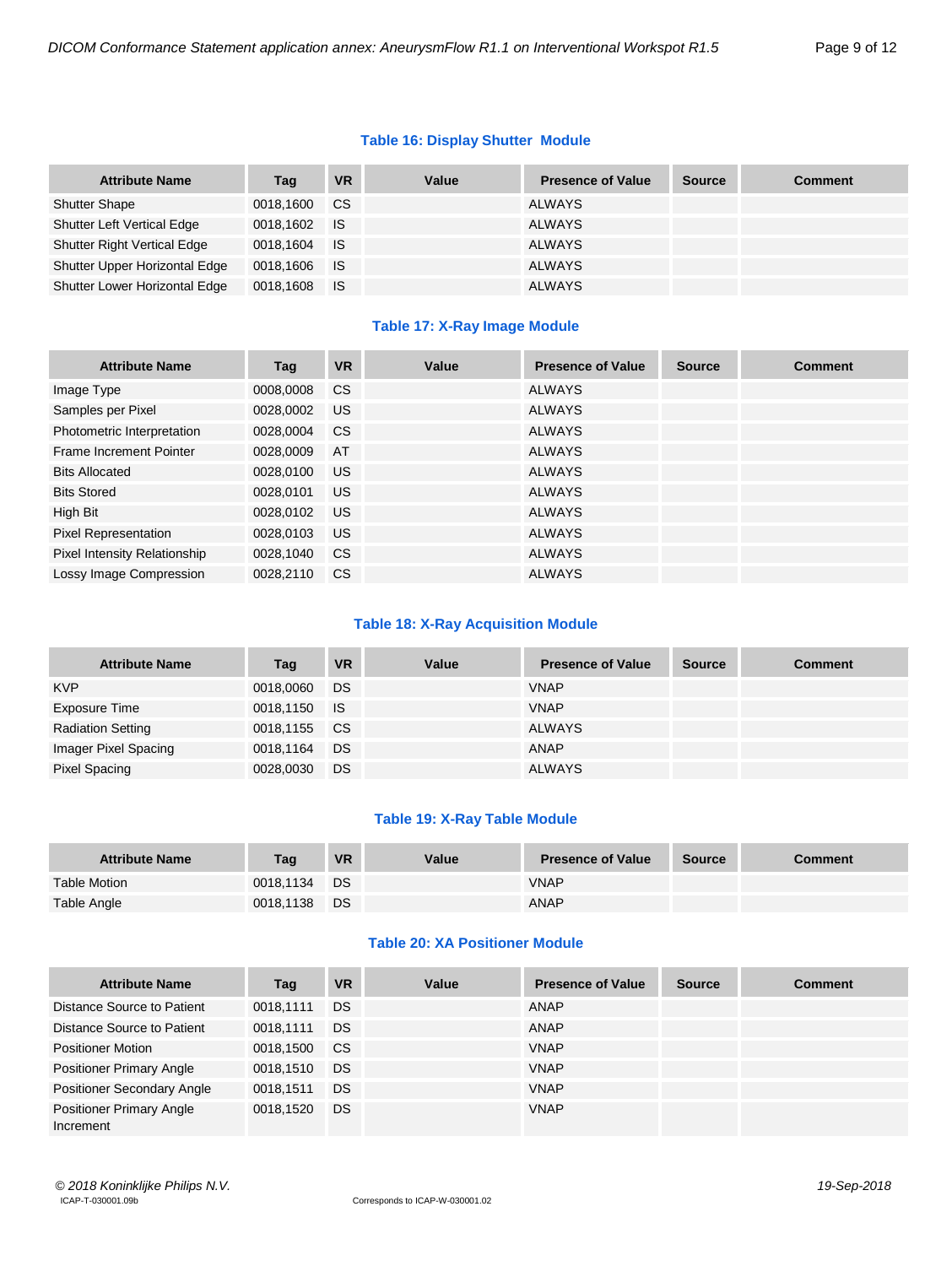| <b>Positioner Secondary Angle</b> | 0018,1521 DS | <b>VNAP</b> |  |
|-----------------------------------|--------------|-------------|--|
| Increment                         |              |             |  |

#### **Table 21: DX Detector Module**

| <b>Attribute Name</b> | Taq       | <b>VR</b> | Value | <b>Presence of Value</b> | <b>Source</b> | <b>Comment</b> |
|-----------------------|-----------|-----------|-------|--------------------------|---------------|----------------|
| Imager Pixel Spacing  | 0018.1164 | DS.       |       | <b>ALWAYS</b>            |               |                |
| Pixel Spacing         | 0028.0030 | <b>DS</b> |       | <b>ALWAYS</b>            |               |                |

#### **Table 22: VOI LUT Module**

| <b>Attribute Name</b> | Tag       | <b>VR</b> | Value | <b>Presence of Value</b> | <b>Source</b> | Comment |
|-----------------------|-----------|-----------|-------|--------------------------|---------------|---------|
| <b>Window Center</b>  | 0028.1050 | DS.       |       | <b>ALWAYS</b>            |               |         |
| Window Width          | 0028.1051 | DS        |       | <b>ALWAYS</b>            |               |         |

# **Table 23: SOP Common Module**

| <b>Attribute Name</b>  | Tag       | <b>VR</b> | Value                            | <b>Presence of Value</b> | <b>Source</b> | <b>Comment</b> |
|------------------------|-----------|-----------|----------------------------------|--------------------------|---------------|----------------|
| Instance Creation Date | 0008.0012 | DA        |                                  | ANAP                     |               |                |
| Instance Creation Time | 0008.0013 | <b>TM</b> |                                  | ANAP                     |               |                |
| SOP Class UID          | 0008.0016 | UI        | 1.2.840.10008.5.1.4.1.1.<br>12.1 | ALWAYS                   |               |                |
| SOP Instance UID       | 0008.0018 | UI        |                                  | <b>ALWAYS</b>            |               |                |
| Instance Number        | 0020.0013 | - IS      |                                  | ANAP                     |               |                |

## <span id="page-9-0"></span>**2.1.2.3. Secondary Capture Image Storage SOP class**

## **Table 24: IOD of Created Secondary Capture Image Storage SOP Class Instances**

| <b>Information Entity</b> | <b>Module</b>                   | <b>Presence Of Module</b> |
|---------------------------|---------------------------------|---------------------------|
| Patient                   | <b>Patient Module</b>           | ALWAYS                    |
| Study                     | <b>General Study Module</b>     | ALWAYS                    |
| Series                    | <b>General Series Module</b>    | <b>ALWAYS</b>             |
| Equipment                 | <b>General Equipment Module</b> | CONDITIONAL               |
|                           | <b>SC Equipment Module</b>      | ALWAYS                    |
| Image                     | General Image Module            | <b>ALWAYS</b>             |
|                           | Image Pixel Module              | <b>ALWAYS</b>             |
|                           | SOP Common Module               | <b>ALWAYS</b>             |

# **Table 25: Patient Module**

| <b>Attribute Name</b> | Tag       | <b>VR</b> | Value | <b>Presence of Value</b> | <b>Source</b> | <b>Comment</b>             |
|-----------------------|-----------|-----------|-------|--------------------------|---------------|----------------------------|
| Patient's Name        | 0010.0010 | <b>PN</b> |       | <b>ALWAYS</b>            | <b>COPY</b>   | copied from source<br>data |
| Patient ID            | 0010.0020 | LO        |       | <b>ALWAYS</b>            | <b>COPY</b>   | copied from source<br>data |
| Patient's Birth Date  | 0010.0030 | DA        |       | <b>ALWAYS</b>            | <b>COPY</b>   | copied from source<br>data |
| Patient's Sex         | 0010.0040 | CS        |       | <b>ALWAYS</b>            | <b>COPY</b>   | copied from source<br>data |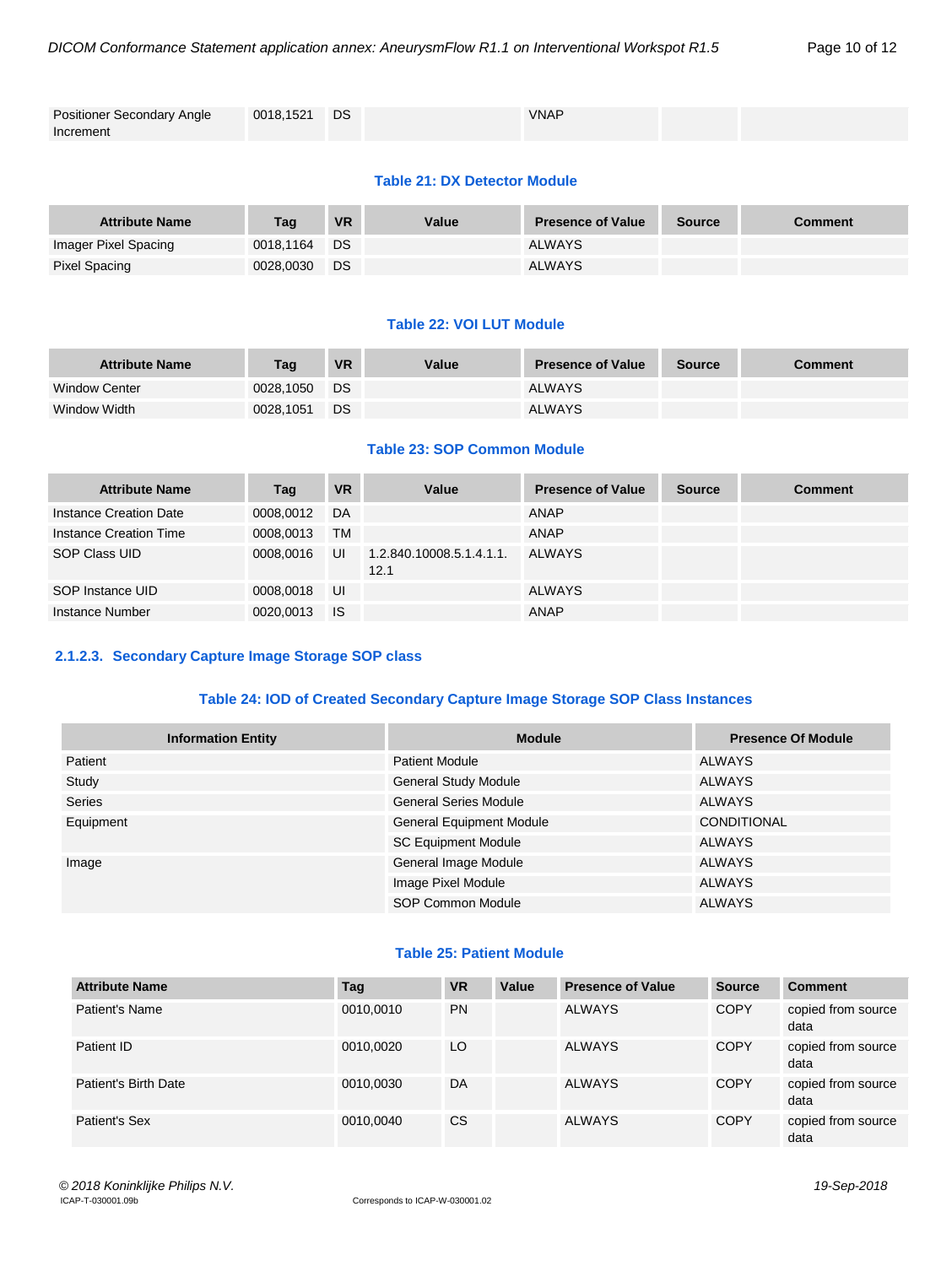# **Table 26: General Study Module**

| <b>Attribute Name</b>      | Tag       | <b>VR</b> | Value | <b>Presence of Value</b> | <b>Source</b> | <b>Comment</b>             |
|----------------------------|-----------|-----------|-------|--------------------------|---------------|----------------------------|
| <b>Study Date</b>          | 0008.0020 | DA        |       | ALWAYS                   | <b>COPY</b>   | copied from source<br>data |
| <b>Study Time</b>          | 0008.0030 | TM        |       | <b>ALWAYS</b>            | <b>COPY</b>   | copied from source<br>data |
| <b>Accession Number</b>    | 0008.0050 | <b>SH</b> |       | <b>VNAP</b>              |               |                            |
| Referring Physician's Name | 0008.0090 | <b>PN</b> |       | <b>VNAP</b>              | <b>COPY</b>   | copied from source<br>data |
| Study Instance UID         | 0020.000D | UI        |       | <b>ALWAYS</b>            | <b>COPY</b>   | copied from source<br>data |
| Study ID                   | 0020.0010 | <b>SH</b> |       | <b>ALWAYS</b>            | <b>COPY</b>   | copied from source<br>data |

# **Table 27: General Series Module**

| <b>Attribute Name</b>               | Tag       | <b>VR</b> | Value | <b>Presence of Value</b> | <b>Source</b> | <b>Comment</b>             |
|-------------------------------------|-----------|-----------|-------|--------------------------|---------------|----------------------------|
| Series Date                         | 0008,0021 | DA        |       | <b>ALWAYS</b>            | <b>COPY</b>   | copied from source<br>data |
| Series Time                         | 0008,0031 | <b>TM</b> |       | <b>ALWAYS</b>            | <b>COPY</b>   | copied from source<br>data |
| Modality                            | 0008,0060 | <b>CS</b> |       | <b>ALWAYS</b>            | <b>COPY</b>   | copied from source<br>data |
| Series Instance UID                 | 0020,000E | UI        |       | <b>ALWAYS</b>            | <b>COPY</b>   | copied from source<br>data |
| Series Number                       | 0020,0011 | <b>IS</b> |       | <b>VNAP</b>              | <b>COPY</b>   | copied from source<br>data |
| <b>Related Series Sequence</b>      | 0008,1250 | <b>SQ</b> |       | <b>VNAP</b>              |               |                            |
| >Study Instance UID                 | 0020,000D | UI        |       | <b>ALWAYS</b>            |               |                            |
| >Series Instance UID                | 0020,000E | UI        |       | <b>ALWAYS</b>            |               |                            |
| >Purpose of Reference Code Sequence | 0040.A170 | SQ        |       | <b>EMPTY</b>             |               |                            |

# **Table 28: General Equipment Module**

| <b>Attribute Name</b>     | Tag       | <b>VR</b> | Value                      | <b>Presence of Value</b> | <b>Source</b> | <b>Comment</b>                                          |
|---------------------------|-----------|-----------|----------------------------|--------------------------|---------------|---------------------------------------------------------|
| Manufacturer              | 0008,0070 | LO.       | <b>Philips</b>             | <b>ALWAYS</b>            | <b>FIXED</b>  |                                                         |
| <b>Institution Name</b>   | 0008,0080 | LO        |                            | <b>VNAP</b>              | <b>COPY</b>   | copied from source<br>data                              |
| Manufacturer's Model Name | 0008,1090 | LO.       | Interventional<br>Workspot | <b>ALWAYS</b>            | <b>CONFIG</b> |                                                         |
| Device Serial Number      | 0018,1000 |           |                            | <b>ANAP</b>              |               |                                                         |
| Software Versions         | 0018,1020 | LO.       | 1.5.x                      | <b>ALWAYS</b>            | <b>CONFIG</b> | where "x" is the<br>detailed application<br>SW version. |

# **Table 29 : SC Equipment Module**

| <b>Attribute Name</b> | Taq       | VR | Value      | <b>Presence of Value</b> | Source | <b>Comment</b> |
|-----------------------|-----------|----|------------|--------------------------|--------|----------------|
| Modality              | 0008.0060 | CS |            | ANAP                     |        |                |
| Conversion Type       | 0008,0064 | CS | <b>WSD</b> | <b>ALWAYS</b>            |        |                |